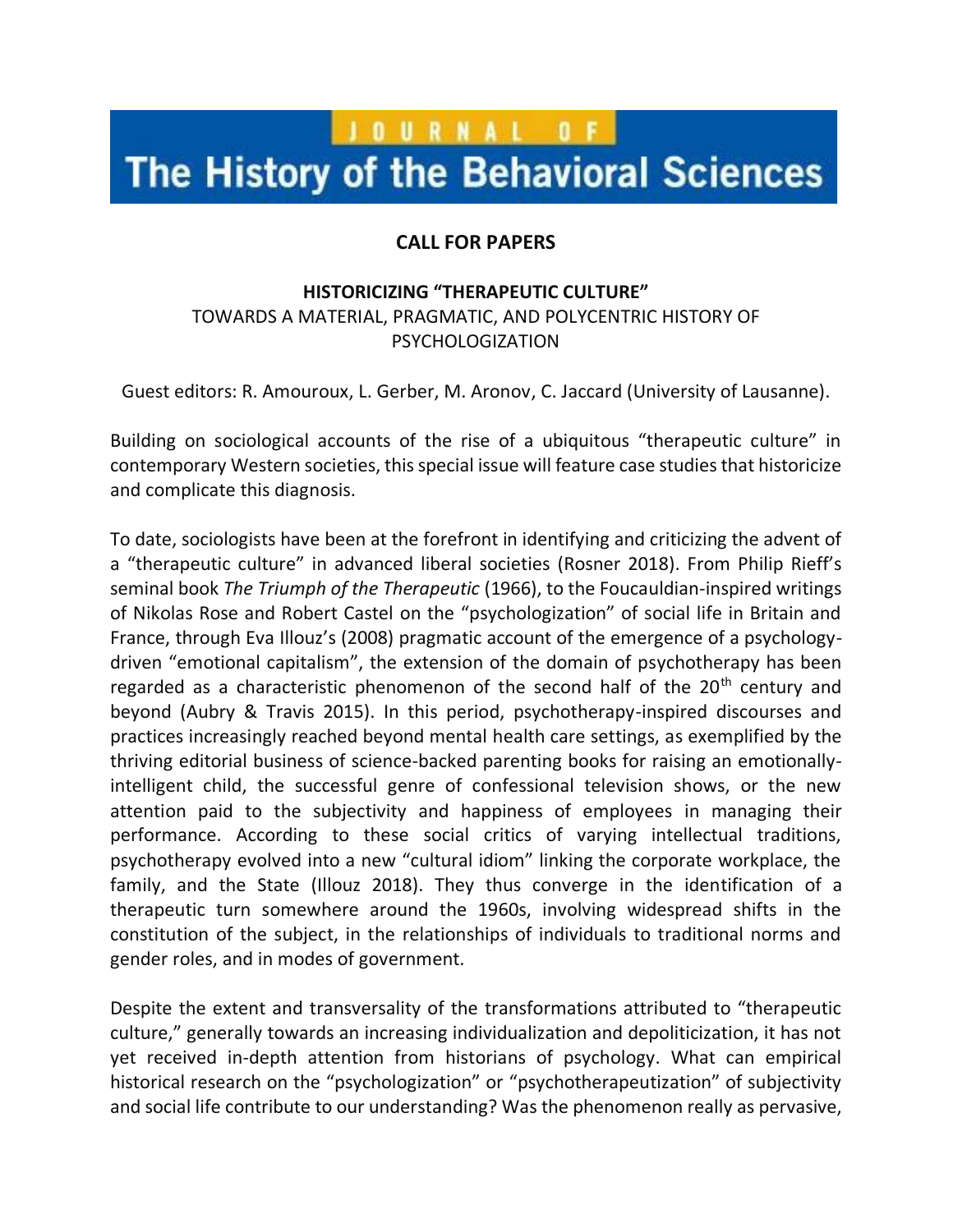enduring and unequivocally antagonistic to emancipatory politics and communal life, as suggested by many of the above-mentioned critical social theory works?

By gathering historical case studies, this special issue seeks to help fill this historiographic gap. We invite contributions from historians who take as their object the psy-sciences and related practical fields of activity, including psychology, psychotherapies of various kinds, psychiatry, pedagogy, education and special education, social work, criminology and the justice system, human resource management, the corporate workplace, employment and return to work policies, nursing, public health, and sports. We will privilege carefully constructed empirical case studies over abstract theoretical generalization.

Of particular interest are papers that emphasize materiality, practice, and tools in the formation, diffusion and appropriation of psychological schemes, specifying how therapeutic ontologies and epistemologies are enacted in situated and localized contexts. We are also looking for papers that engage with the differential reception of psychotherapeutic expertise, taking actors' points of view seriously. Especially welcome are articles that investigate the ambivalent uses of psychology by workers, women, and other minoritized groups (Rutherford & Petit 2015; Harris, 2016; Wright 2008). Also encouraged are submissions that move beyond the Anglo-American-centric view of "therapeutic culture", and approach it from a "polycentric" and international perspective (Danziger 1996; Marks 2018; Shamsadani 2018; Nehring, Madsen, Cabanas, Mills & Kerrigan 2020). History and comparative studies can provide tools to critically evaluate some of the assumptions that have shaped this category, starting with its alleged ubiquity. Attention to territories and locales would also be helpful to unpack the different approaches subsumed under the general term of "psychotherapy", and examine the factors that have shaped their differential success or failure across time and places (Marks 2018). Finally, we invite contributions that take a history of social science perspective, and question the conditions of emergence and circulation of the therapeutic culture critique.

Under what conditions and how have psychological discourses been incorporated in key institutions of post-WWII societies? Through what practical and material means (manuals, questionnaires and other pencil-and-paper technologies, group practices, play-centred or space-based approaches) have psychotherapeutic interpretations been implemented in various social fields? What were the training paths and careers of those who could be called psychology brokers, and who were not necessarily psychologists?

How did the various actors within a field respond to the arrival of these new interpretative frameworks and techniques? For instance, how have school teachers, parents, and children perceived the addition of psychology to the existing pedagogical/disciplinary toolbox? Are there cases where psychological schemes have met with resistance, or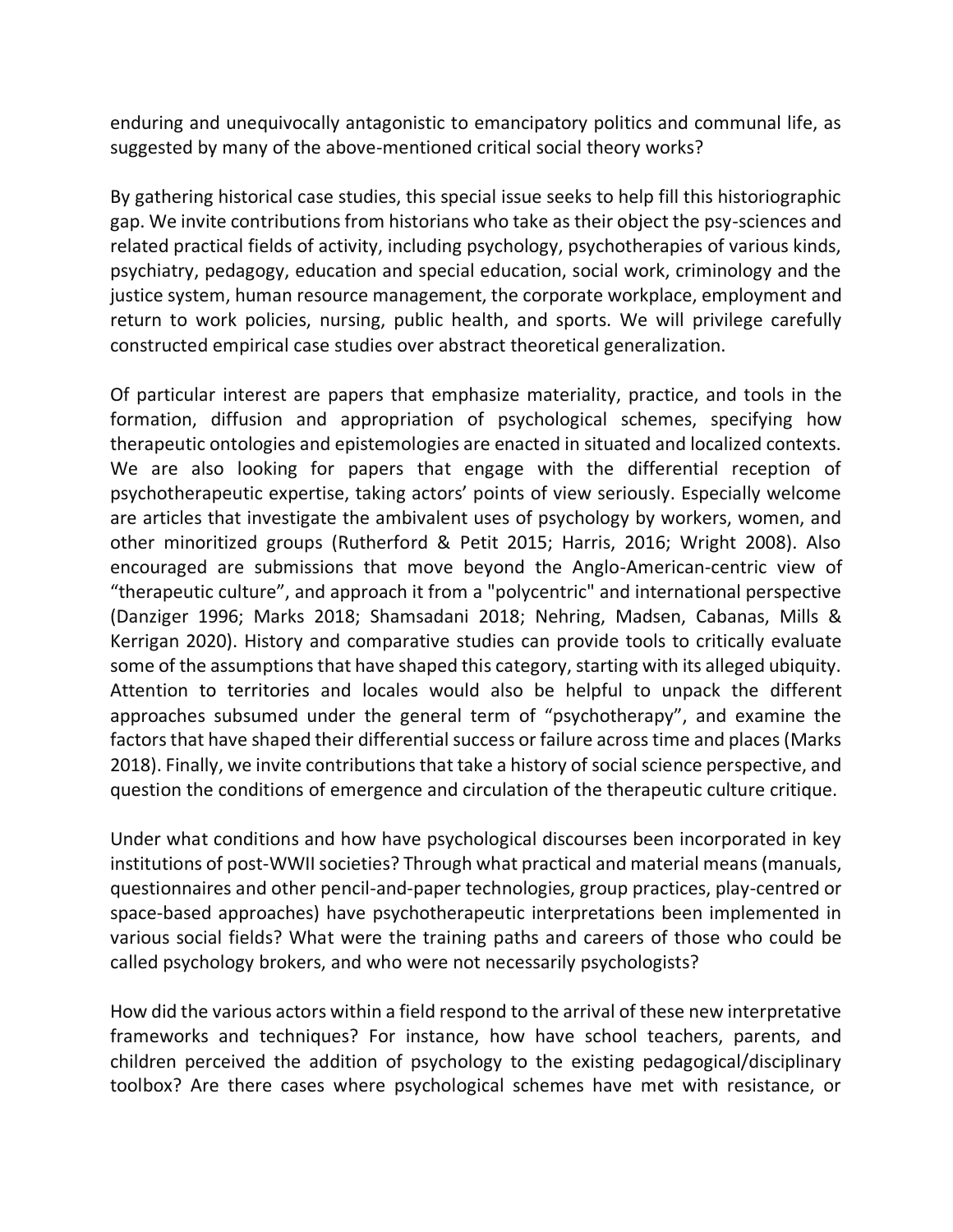conversely been partially appropriated by the actors? In the long run, what was the fate of these tools and frameworks? Was their influence as important as suggested by some critics of the therapeutic turn?

What is the trans-Atlantic and international relevance of the therapy culture critique? Has ("American") psychology triumphed and become a global cultural force? What paths did the process of psychologization take outside the United States, in Europe, but also in the former Soviet Union and Russia, Asia, Africa, and South America? From one region of the world to another, and from one country to another, what differences can be documented in terms of the prevailing psychotherapeutic approach, the actors involved in the dissemination of psychological interpretations, the kind of the social and political fields concerned, and the strength of the psychologization process?

Expressions of interest should be emailed as soon as possible directly to the lead guest editor [\(remy.amouroux@unil.ch\)](mailto:remy.amouroux@unil.ch). Authors should aim to submit a 10,000–13,000 word paper, including references. Papers should be original research works, i.e. not previously published in other formats or venues. Full submissions must be received by **February 15, 2022**, and must be uploaded electronically to ScholarOne, using the submission portal at the *JHBS* website:<https://mc.manuscriptcentral.com/jhbs>

The submitting author will be prompted to indicate that this submission is for the special issue "Therapeutic Culture." All submissions should follow the format outlined in the journal's [Author Guidelines.](https://onlinelibrary.wiley.com/page/journal/15206696/homepage/ForAuthors.html) Submissions will be peer-reviewed per the standard procedures of the journal.

Bibliography:

- Aubry, T., & Travis, T. (2015). *Rethinking therapeutic culture*. University of Chicago Press.
- Castel, R. (1981). *La gestion des risques*. Les Éditions de Minuit.
- Cabanas, E., & Illouz, E. (2019). *Manufacturing happy citizens: How the science and industry of happiness control our lives*. Polity.
- Castel, R. (1981) *La gestion des risques : de l'anti-psychiatrie à l'après-psychanalyse*. Les Éditions de Minuit.
- Castel, R., & Le Cerf, J.-F. (1980). (1980). Le phénomène "psy" et la société française. Vers une nouvelle culture psychologique. *Le Débat*, *1*, 32–45.
	- (1980). Le phénomène "psy" et la société française. 2. La société de relation. *Le Débat*, *2*, 39–47.
	- Le phénomène "psy" et la société française. L'après-psychanalyse (fin). *Le Débat*, *3*, 22–30.
- Danziger, K. (1996). Towards a polycentric history of psychology. Paper presented at the 26th International Congress of Psychology in Montréal, Canada. Retrieved from <http://www.kurtdanziger.com/Paper%209.pdf>
- De Vos, J. (2013). *Psychologization and the subject of late modernity*. Palgrave Macmillan UK.